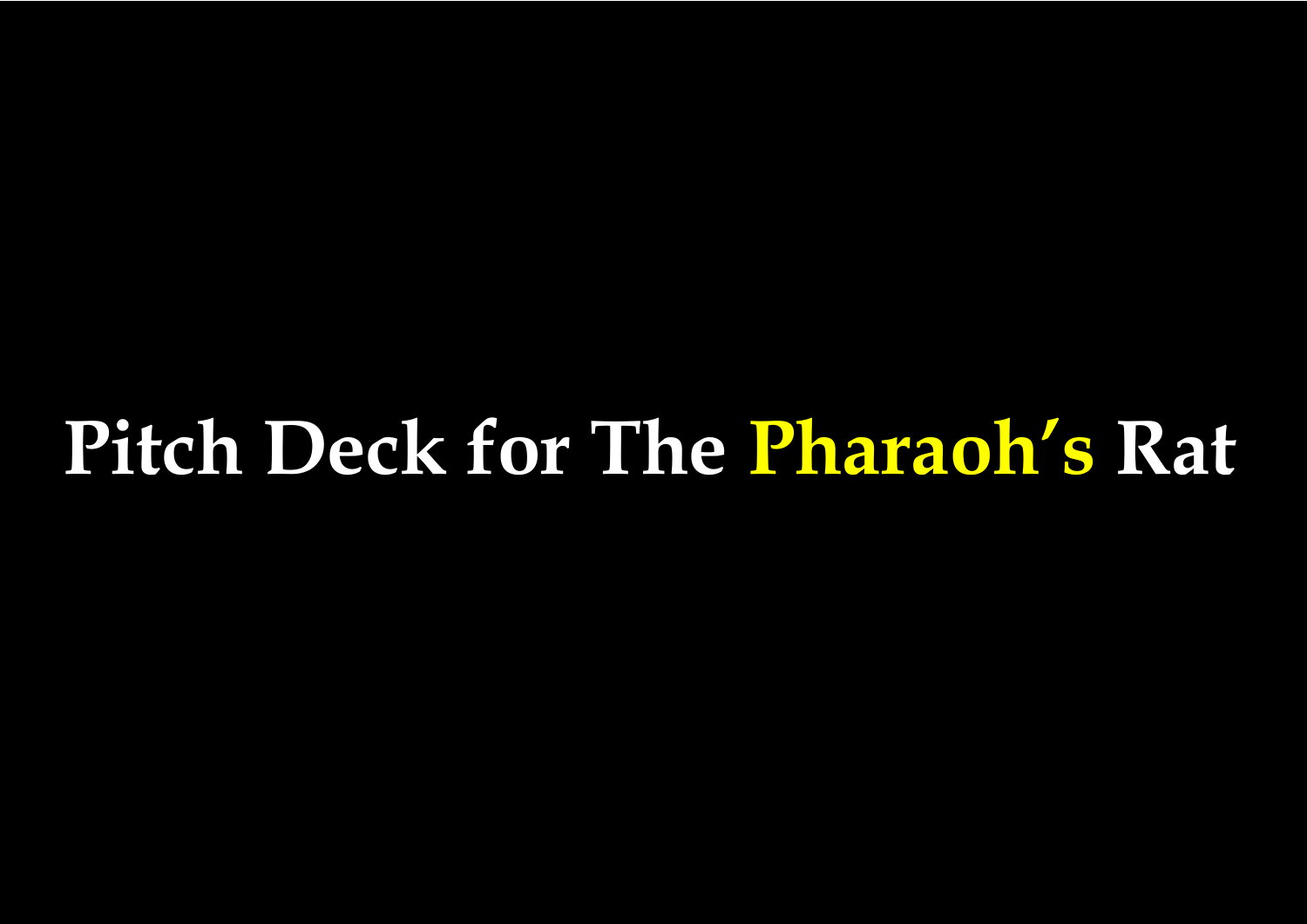## **The Pharaoh's Rat**

*"The Pharaohs kept ichneumons, rat likecreatures that crawled into the mouths of sleeping crocodiles to eat their hearts out."*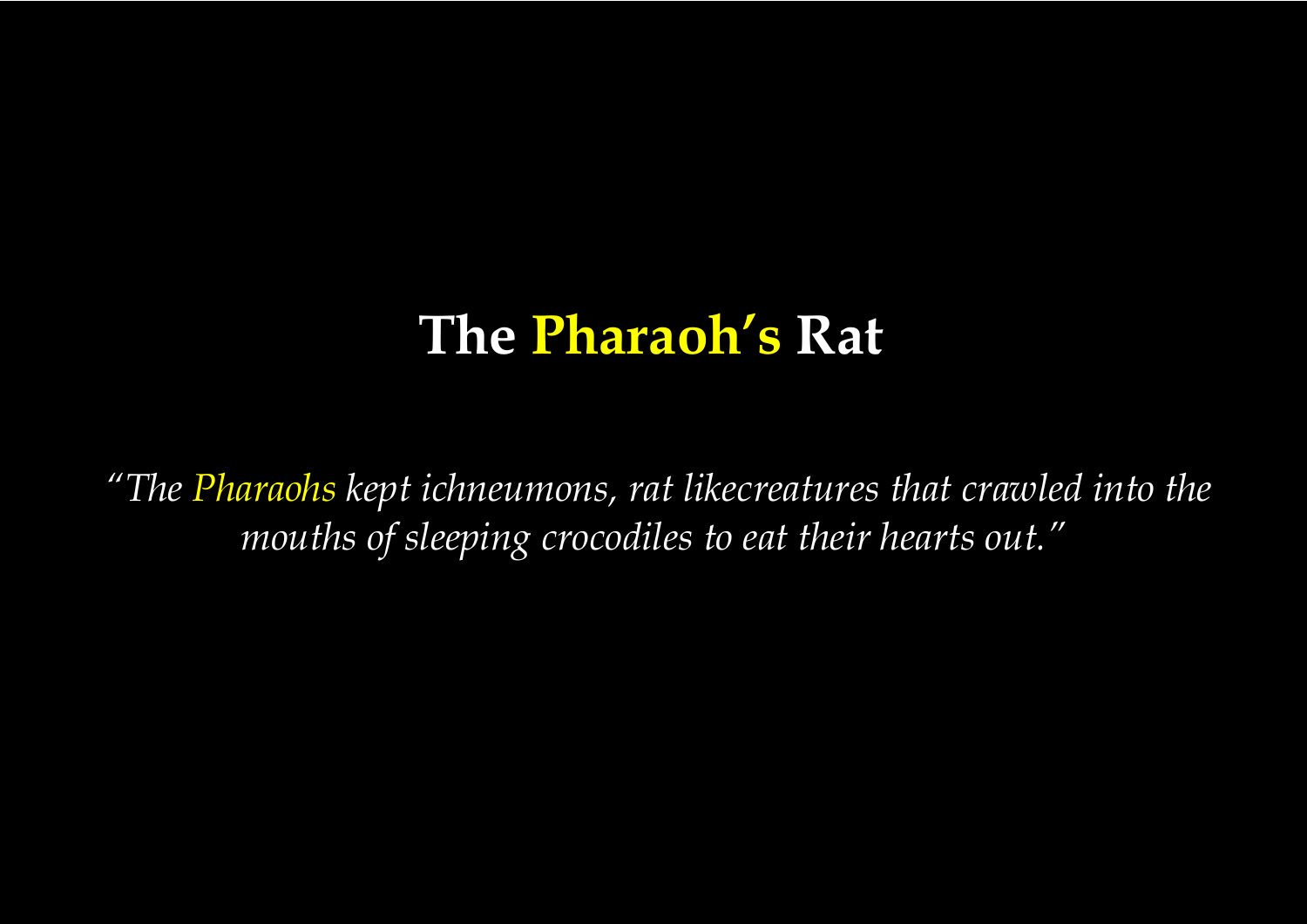## **The Pharaoh's Rat is one man's struggle to retain his sanity by creating his own world of insanity.**

A pizazz crime drama over 6 one-hour episodes.

When ex-lawyer turned Derelict/Busker seeks revenge for the death of his daughter incinerated 10 years earlier by corporate entrepreneur Frank Corrigan he not only sets Corrigan's world alight but risks destroying everyone close to him.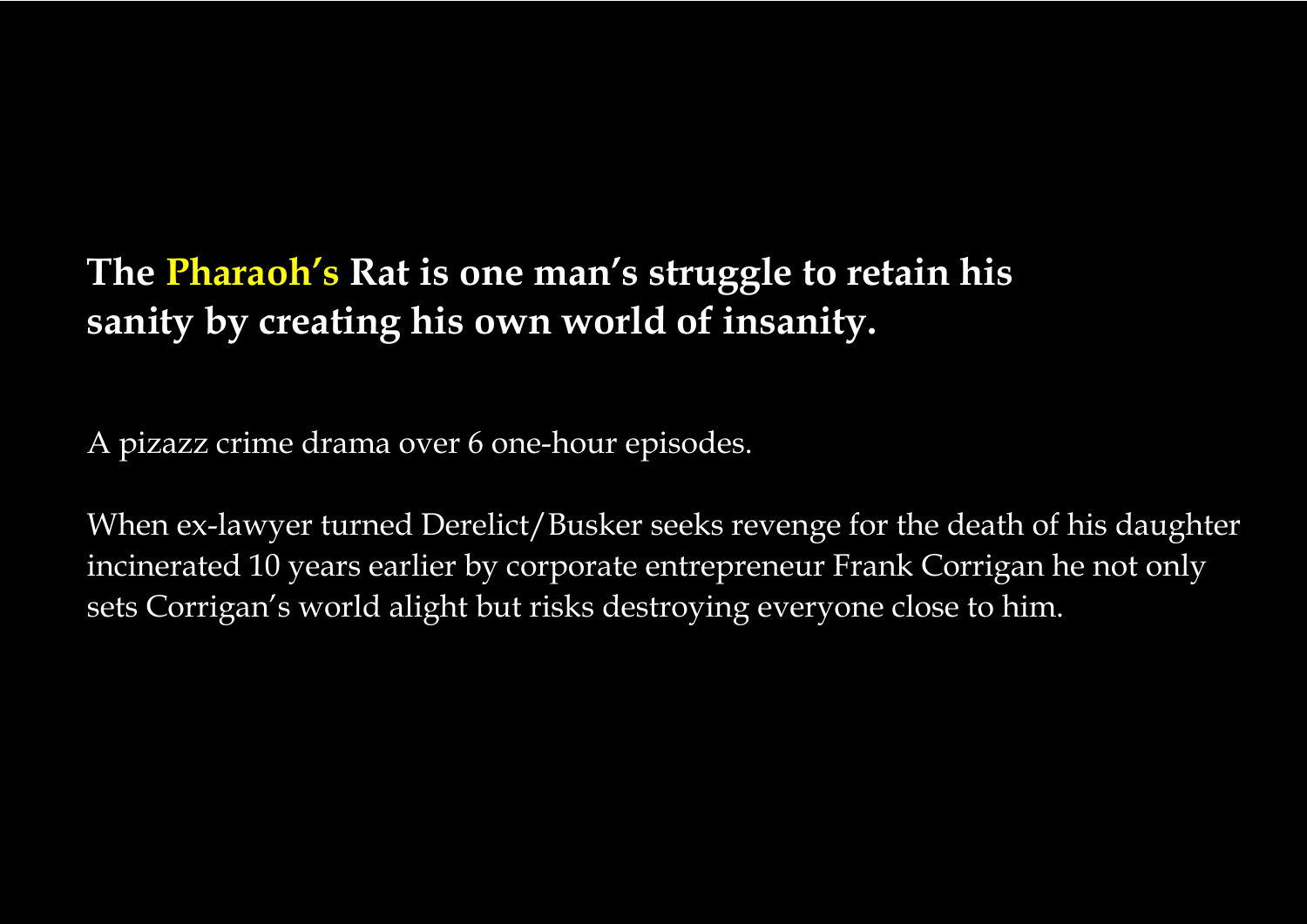The Derelict is continually on the edge of total insanity, constantly threatening to implode. It is only through assistance from concerned friends that he pulls back from his destructive abyss.

With chameleon-like abilities to impersonate chosen targets the Derelict constantly mimics singers whose music he wanted to introduce his daughter to.

Determined to thwart Corrigan being awarded a casino licence, the Derelict robs, scams and publicly ridicules him. Corrigan retaliates with an army of corrupt police, PR experts and executioners. Survival becomes a game of interchangeable cat and mouse when both the Derelict and Corrigan ingenuously take crime to sophisticated dangerous levels.

### *The Derelict will crawl into the mouth of the crocodile to eat out its heart.*